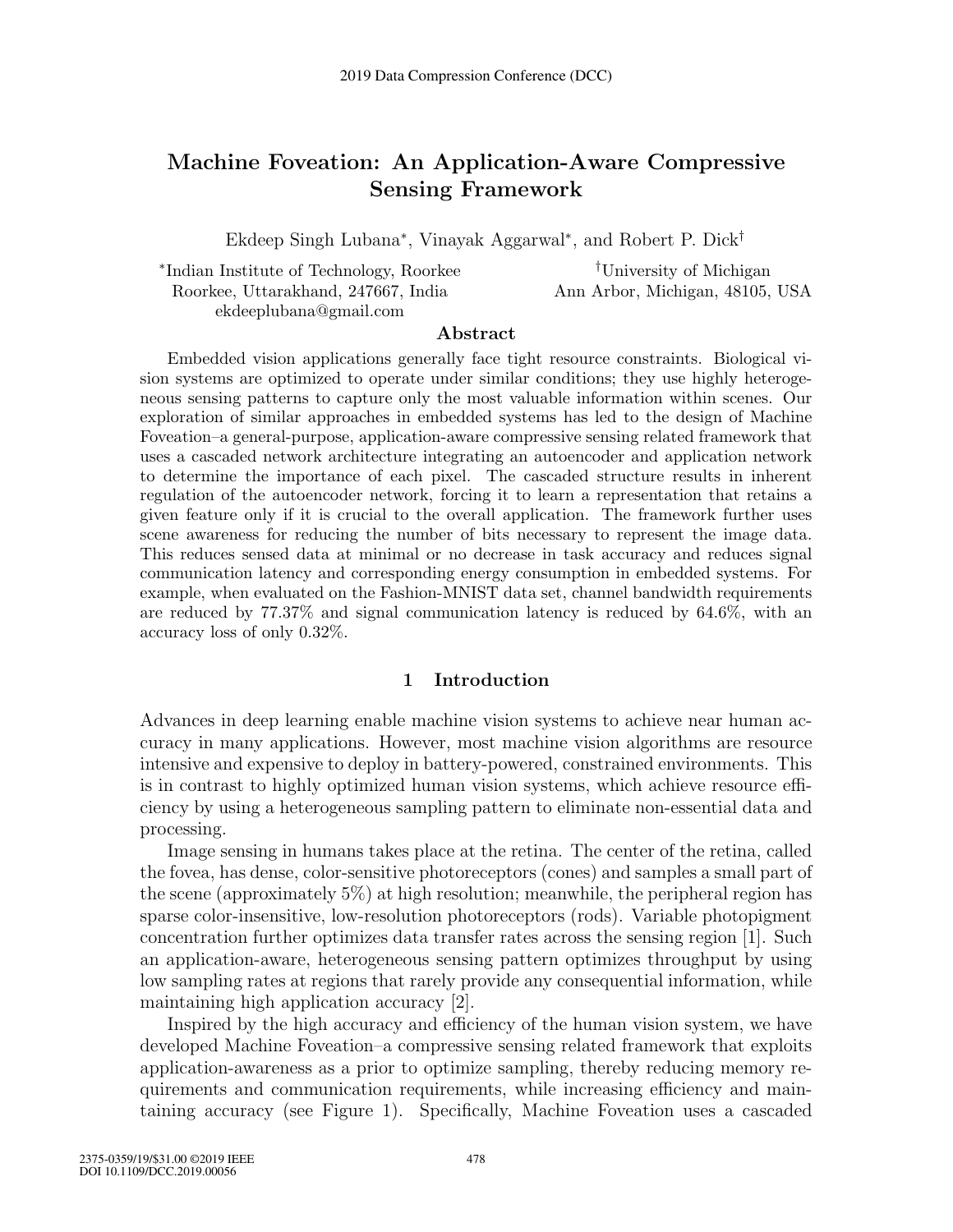

(a) Uniform sampling (b) Random sampling (c) Machine Foveation

Figure 1: (a) A uniformly sampled image of a car. (b) Using 40%, randomly located pixels results in significant accuracy degradation. (c) Machine Foveation reduces data processing volume while preserving accuracy via importance-aware pixel selection.

autoencoder–application network architecture to determine the importance of a sample to the given application. Pixels irrelevant or redundant for achieving high accuracy are discarded. Further, due to the sparsity of natural images, we find that pixels form clusters with similar probability distributions, called "typical distributions" (see Section 3.2). These clusters are skewed towards one or more intensity values and not uniformly distributed. Assigning eight bits to such pixels is wasteful, for their intensity distributions can be easily reconstructed using fewer, but more relevant, bits. Machine Foveation uses a search algorithm to assign appropriate bits to such clusters, while ensuring minimal reconstruction error. This enables Machine Foveation to achieve high compression ratios and high quality results. For example, for Fashion-MNIST, Machine Foveation reduces data volume by 77.37%, reduces signal communication latency and accompanying energy consumption by 64.6%, and attains classification accuracy similar  $(<0.32\%$  loss) to that of the uniformly sampled images. Improvements are similar for other datasets.

This paper makes the following contributions. We introduce an application-aware, compressive sensing related framework that minimizes data volume by discarding irrelevant pixels and optimizing bit representations of the remaining pixels, while preserving decision quality (see Section 3.1). This results in reduced memory and throughput requirements. Information important to the machine vision task is maintained, resulting in minimal to no degradation in accuracy  $\left\langle \langle 1\% \rangle \right\rangle$ . Furthermore, adaptive bit assignment is used to decrease sampled and analyzed data by 75–85% (see Section 4).

### **2 Related Work**

Compressive sensing focuses on finding ideal sampling routines for perfect signal reconstruction [3]. Essentially, an encoder forces the input into a high-sparsity domain, called the latent space, and a reconstruction algorithm maps from this latent space to the original, high-dimensionality input signal domain. Conventional approaches to compressive sensing in embedded systems exploit the high reconstruction abilities of such algorithms to draw inferences on the reconstructed signal, than the original input signal. Along these lines, most deep learning research on compressive sensing has also focused on signal reconstruction, e.g., recent work on reconstruction with generative adversarial networks (GANs) [4, 5].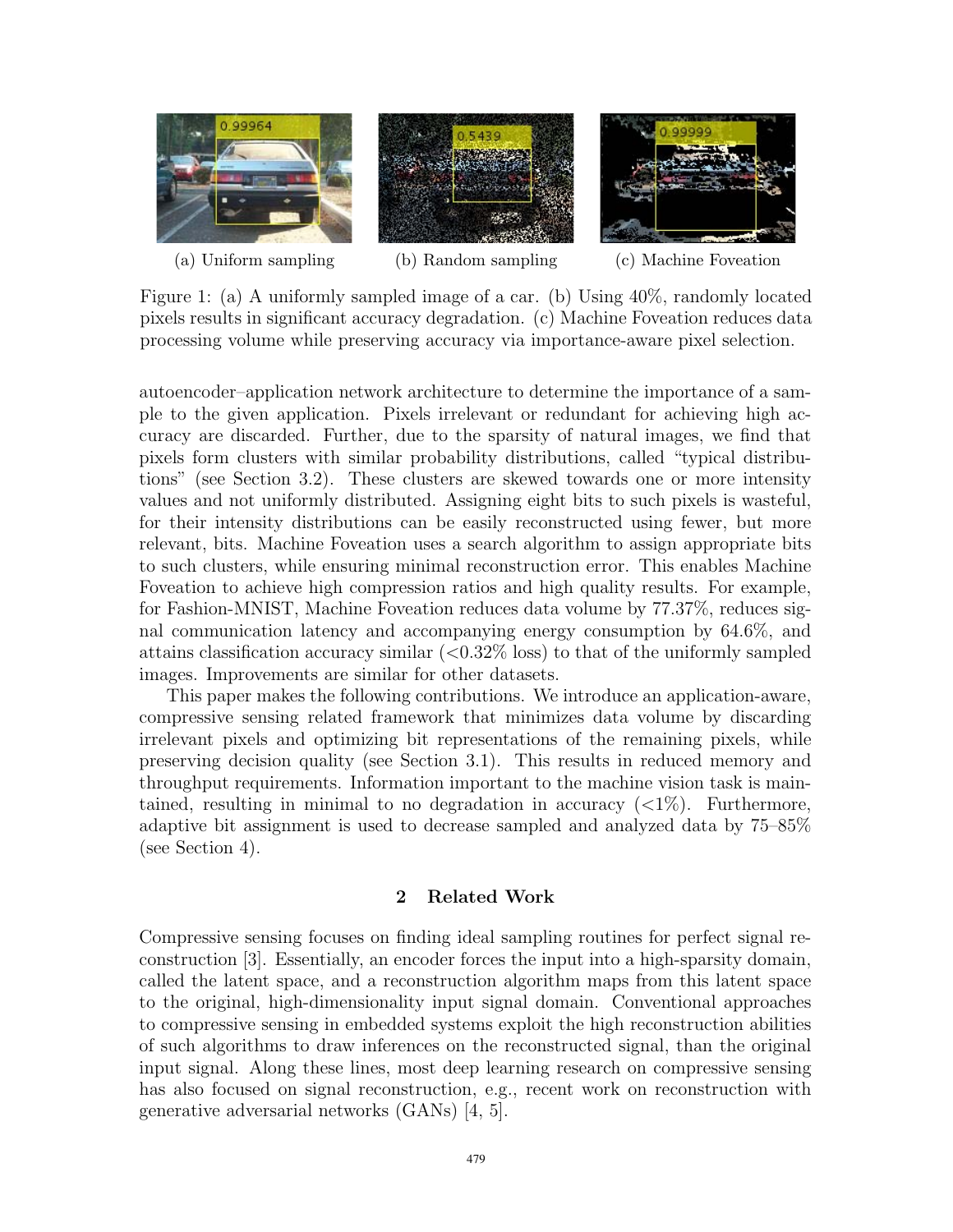

Figure 2: General network architecture for Machine Foveation. An application network acts as a regularizer for the autoencoder.

Our work, however, focuses on directly using the compressed measurements to draw inferences on the input and achieve high accuracy. This is achieved by using application-awareness as an effective prior, as demonstrated in Section 3. Thus, we depart from the conventional compressive sensing goals and literature. Earliest work on such application-driven sample discard was by Avidan and Shamir, who defined heuristic information metrics based on perceptual loss and discarded samples with low information content [6]. Similarly, Kabkab et al. [7] use application-driven compressive sensing too; however, they follow the conventional route in the inference stage, choosing to reconstruct the original input for classification. In contrast, we draw inferences directly from the compressed signal.

The work by Calderbank et al. [8] is closest to ours. They show that support vector machines trained on a compressed space have similar accuracy to the best trained linear classifiers in the uncompressed space. We extend their analysis by exploring non-linear classifiers, such as neural networks and convolutional networks. Lohit et al. [9] also capture and train a convolutional network to draw inferences on the compressed samples of images. While we are analyzing non-linear classifiers too, our use of an autoencoder to determine the sampling pattern results in much better data compression ratios. In comparison to their 75% data reduction for MNIST with 98.37% classification accuracy, we are able to achieve 93.5% data reduction with 98.89% classification accuracy.

### **3 Model**

Machine Foveation is an autoencoder-based application-aware compressive sensing framework that optimizes sensing patterns to minimize sampled data with minimal reduction in accuracy. This results in reduced data throughput and memory requirements, which are especially important in emerging battery-powered wireless embedded applications. Machine Foveation either discards a pixel or optimizes its bit representation by skipping relatively unimportant bits.

### *3.1 Calculating pixel importance to overall analysis*

The latent space generated by an autoencoder encodes structural information about the data, which is used as an inherent prior by Machine Foveation. Classification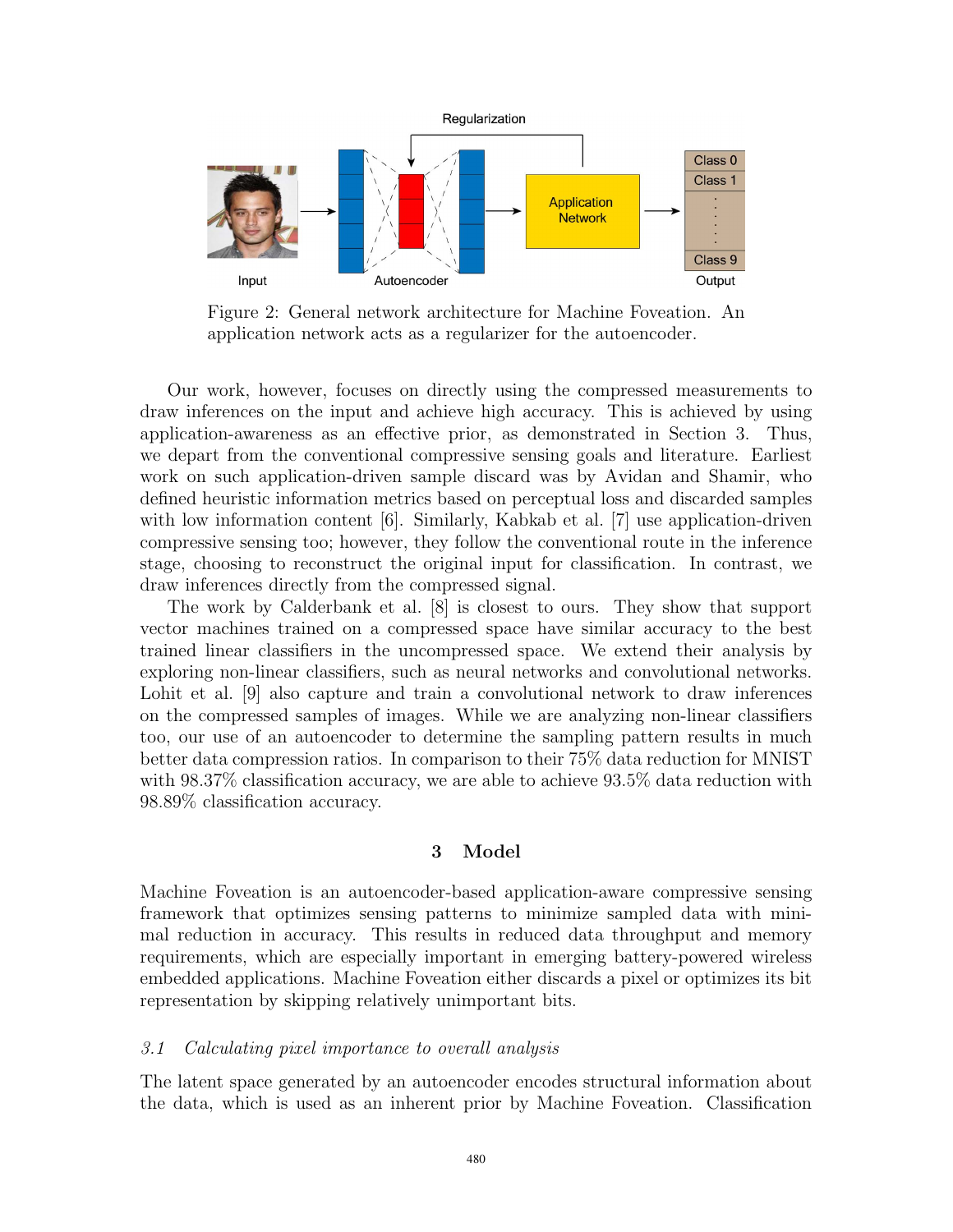

Figure 3: Importance maps (resized to  $30\times30$ ) corresponding to MNIST (classification), Fashion-MNIST (classification), and CelebA: Faces in the wild (regression).

and regression tasks trained on the latent space of an autoencoder are accurate if the model family incorporates the data generating distribution, e.g., , a neural network classifier trained on the latent space of an MNIST autoencoder has 98.8% accuracy.

Training two networks simultaneously, where one is able to fit the data generating distribution of the input, results in a regularization effect on the other [10]. Thus, we cascade an autoencoder with the application network, i.e., a network designed to draw inferences on the dataset (see Figure 2). The loss function and gradients backpropagate from the application network directly and impose a constraint on the latent space of the autoencoder, forcing it to learn a representation that retains only features crucial to the application. The imposition of a relevance constraint can be used to infer the importances of individual pixels. Specifically, the magnitudes of weights corresponding to connections between the input and the first hidden layers can be used to assign importance factors to pixels.

Consider an autoencoder *A* with *n* hidden neurons in its first hidden layer. The autoencoder is trained on a given dataset of input size  $m \times n$ , alongside an application network *N*. Thus, each of the *n* neurons has *mn* connections to the input layer. We normalize the absolute values of the *mn* weights for each neuron to a scale of [0, 1]. If a pixel is important (has a large weight) to any hidden neuron, it is vital to the activation of that neuron and is therefore retained. The *importance factor* of the pixel corresponding to index  $(i, j)$  is calculated as follows:

$$
IF_{i,j} = \max_{1 \le k \le n} abs\left(weight_{normalized}\left(h_{i,j,k}\right)\right),\tag{1}
$$

where  $weight_{normalized}(h_{i,j,k})$  denotes the normalized weight corresponding to the connection between the  $(i, j)^{th}$  pixel and  $k^{th}$  neuron.<br>An importance matrix M is used to generate

An importance matrix, *M*, is used to generate an importance map, several of which are shown in Figure 3. A map is defined as  $M_{i,j} = I F_{i,j}$ .

### *3.2 Adaptive bit assignment*

Natural images are generally sparse, resulting in minimal variation in the statistics of groups of (often spatially local) pixels. For example, if the chosen imaging setup resulted in regions of darkness at certain locations, the typical distribution of those pixels will be skewed towards 0. Assignment of 8 bits to such pixels is wasteful,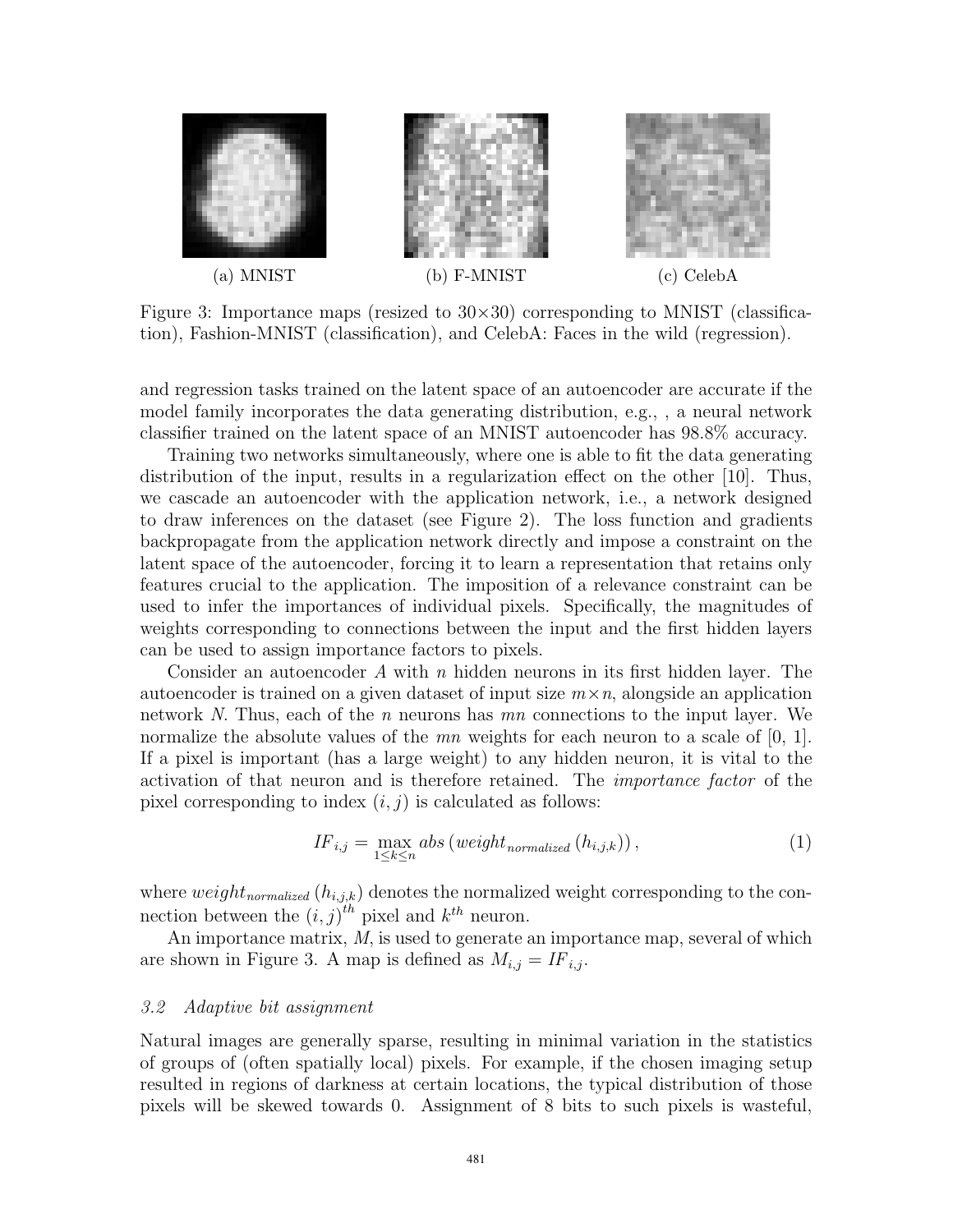

Figure 4: Running an unsupervised clustering algorithm on the probability distributions of the pixels in the Fashion-MNIST dataset results in four categories with similar probability distributions. Reconstruction errors relative to the original distributions for 0-bit, 2-bit, 3-bit, and 4-bit representations are shown.

for they can be well represented using fewer and low-significance bits. Other spatial scene properties common in embedded applications have similar implications, e.g., some regions are more relevant to classification than others.

Each pixel  $P_{i,j}$  is a random variable in range [0, 255]. According to the asymptotic equipartition theorem and weak law of large numbers, if  $n$  random variables are drawn from an i.i.d. distribution, the resulting series of variables can be used to infer that exact probability distribution. Thus, the pixels across the dataset at location  $(i, j)$  can be assumed to be random variables drawn in an i.i.d. manner from the original probability distri-

Table 1: Bit Representations vs. Reconstruction Thresholds for Fashion-MNIST.

|            | Reconstruction Error |         |            |  |  |
|------------|----------------------|---------|------------|--|--|
| Category   | 20%                  | 10%     | 5%         |  |  |
| Category 1 |                      | 8, 7, 5 | 8, 7, 5, 4 |  |  |
| Category 2 |                      | 8. 7. 6 | 8, 7, 6, 4 |  |  |
| Category 3 | 8. Z                 | 8, 7, 5 | 8, 7, 5, 4 |  |  |
| Category 4 |                      |         |            |  |  |

bution of the pixel  $P_{i,j}$ . If the dataset is large enough, the original probability distribution of  $P_{i,j}$  can be accurately inferred and is called the "typical distribution".

To determine a set of pixels with similar typical distributions, we use unsupervised neural network clustering to map pixels to categories. Typical distributions of each category are averaged to determine the category's representative probability distribution.

To find the ideal bit assignment for pixels corresponding to a particular category, we use a greedy search across the available bit resolution (8 bits for images) and reconstruct the representative distribution of that category. The search process identifies the minimal set of bits honoring the following reconstruction bound:

$$
\min\left(\sum_{I=1}^{255} P_{category}\left(I\right)\left(I_{1-8} - I_{rep}\right)\right),\tag{2}
$$

where  $P_{category}(I)$  is the probability with which pixels in that particular category are assigned an intensity value of <sup>I</sup>; while <sup>I</sup>*rep* is the reconstruction of <sup>I</sup> using the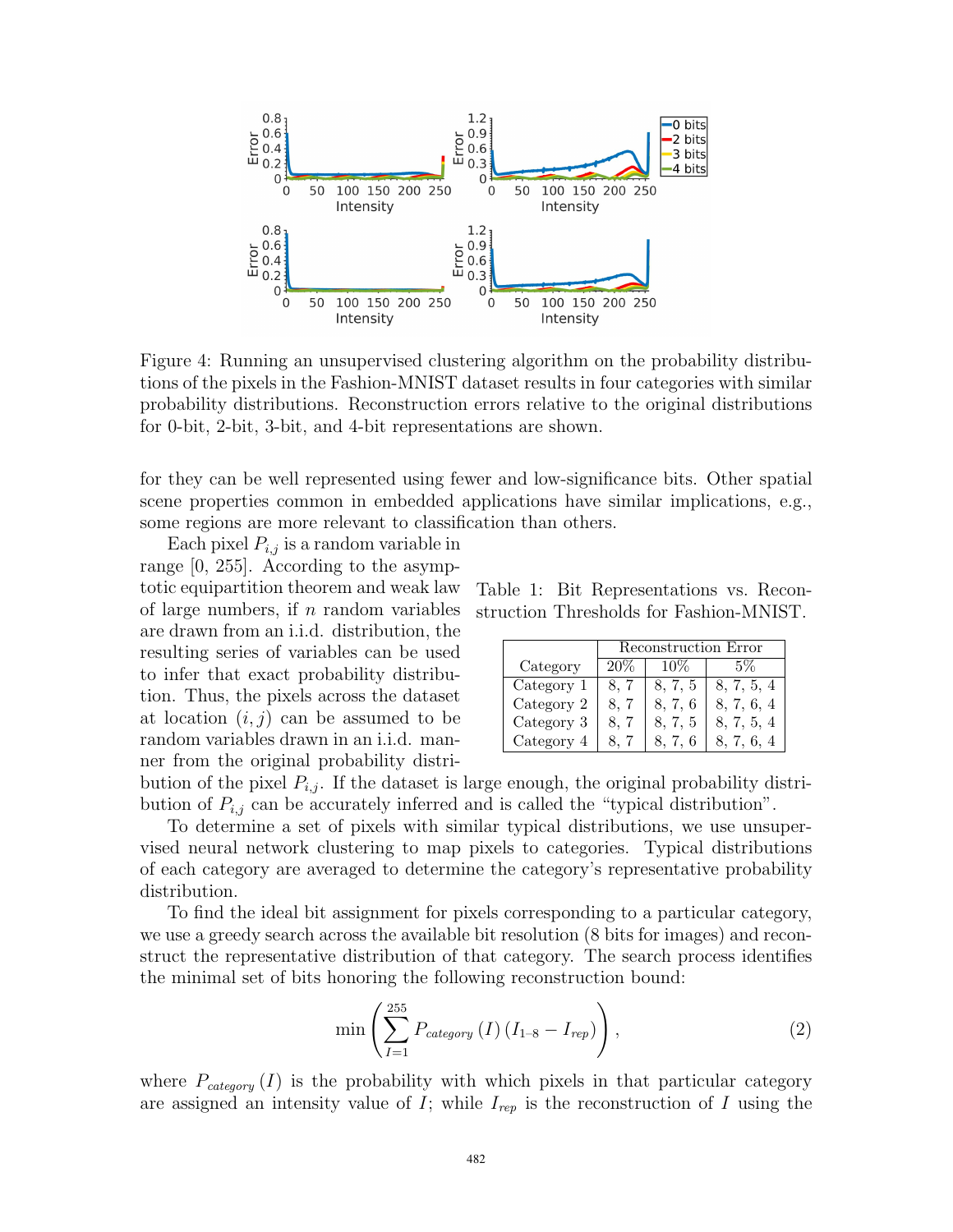

Figure 5: The original classification network trained on Fashion-MNIST saturates in accuracy at several points (shown by yellow intersection lines).

bit-representation "*rep*". The summation starts from 1 because intensity 0 can be represented by any bit representation. We store the representations and their corresponding errors in an array (see Table 1 and Figure 4 for the reconstruction errors of thresholds for Fashion-MNIST categories).

### *3.3 Segregation into importance sets*

Since the pixels belonging to a category need not share the same importance, we adaptively assign a different reconstruction error to each pixel, based on its importance to the application network. The importance map, *M*, is used to segregate the pixels into importance sets by considering the relationship between error and accuracy. The importance map is used to create the mask associated with an importance threshold, *T* (*Mask* =  $M \geq T$ ).

The pixel sets associated with several importance thresholds are used to define classes that are used to optimize the bit representations. In practice, only a few such thresholds are necessary to achieve high accuracy. We determined these thresholds via the following heuristic.

The threshold is incrementally decreased from 1 to 0. At each step, the test images are multiplied with the mask and evaluated for network accuracy on the application network. The accuracy is plotted as a function of importance thresholds (see Figure 5). As the threshold reduces, there are accuracy plateaus, i.e., regions in which small further decreases in the importance threshold do not improve accuracy. This implies that pixels corresponding to features of a particular structure type have been used; further improvements in accuracy require additional features expected by the network. We call these saturation points and assign pixels ranging between two saturation points to a single importance set. Importance sets corresponding to higher importance factors are assigned a smaller reconstruction error (typically,  $\langle 5\% \rangle$ . Figure 4 shows the representative distribution of the different categories of pixels in Fashion-MNIST.

### *3.4 Training*

The network is first trained in the cascaded structure (Step 1). Then, (Steps 2 and 3) each pixel is assigned a category for bit representation and an importance set. For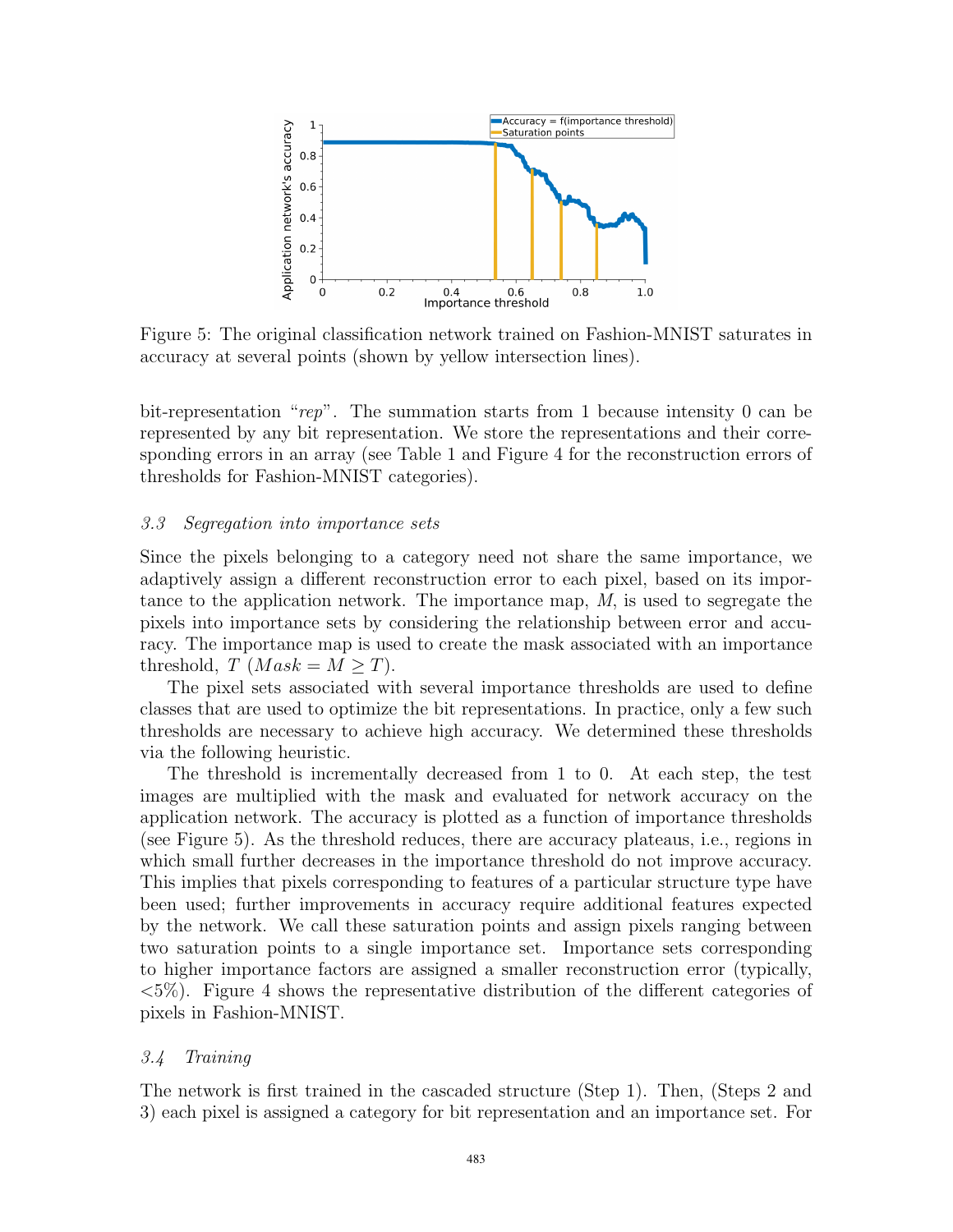

(a) Neural network classifier (b) LeNet-5 (Convnet) classifier

Figure 6: Examples of compressively sampled MNIST images corresponding to (a) neural network and (b) convolutional network based classifiers. See Table 2a and Table 2b for details on accuracy and number of samples used.

fine tuning, the autoencoder is removed and the application network is independently trained. Training is done in rounds, corresponding to each saturation point, and terminates when accuracy ceases to increase (see Figure 5). Our experiments (see Section 4) demonstrate that fine-tuning corresponding to just the first saturation point, i.e., the most important pixels, results in network accuracy within  $\langle 1\%$  of the network trained on uncompressed, uniformly sampled images. Thus, multiple training rounds are generally unnecessary.

### **4 Experiments**

This section evaluates the compression efficiency of Machine Foveation on several classification and regression datasets–MNIST [11], Fashion MNIST [12], and CelebA:Facesin-the-wild dataset [13]. We use several baseline architectures and compare Machine Foveation against a system using uncompressed, uniformly high resolution images.

## *4.1 MNIST: digit classification*

MNIST contains 60,000 training images and 10,000 test images. We evaluate Machine Foveation for digit classification and compare it with a two-layer neural network (see Table 2a) and LeNet-5 (see Table 2b). In Table 2a, we report the accuracy when using pixels exceeding an importance threshold. These thresholds were determined using the approach described in Section 3.3. The average number of bits per pixel (*BPP*), the number of samples (*n. samp.*) above the chosen importance threshold, and the total reduction in data (*Data red.*) are also indicated. Using the top-14% most important pixels reduces accuracy by 0.22% with 88.25% data reduction; reducing the importance threshold eliminates accuracy reduction with 78.87% data reduction. LeNet-5 achieves similar results, as noted in Table 2b. Examples of compressively sampled images are shown in Figure 6.

### *4.2 Fashion-MNIST: classification of complex articles*

Fashion-MNIST contains 60,000 training images and 10,000 test images. The classes correspond to different clothing articles; the dataset is far more complex than (the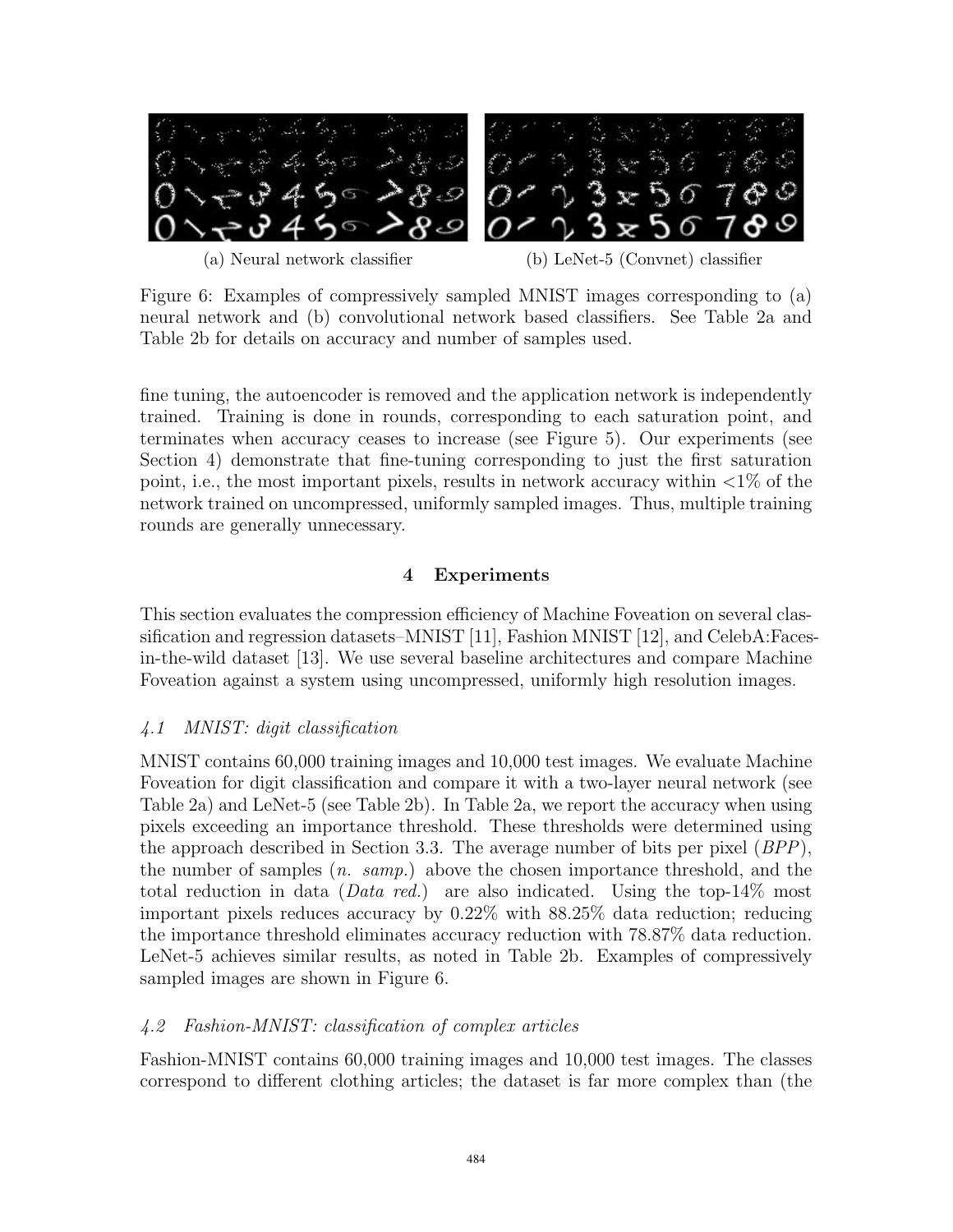### Table 2: MNIST Classification Results

| Imp.    | Accu-     | bits/ | n. samp.  | $_{\rm Data}$ | lmp.    | Accu-     | bits, | n. samp.  | Data      |
|---------|-----------|-------|-----------|---------------|---------|-----------|-------|-----------|-----------|
| thresh. | racy      | pixel |           | red.          | thresh. | racy      | pixel |           | red.      |
| 0.86    | $98.58\%$ | 0.94  | $23.72\%$ | 88.25%        | 0.84    | $98.89\%$ | 0.52  | $13.13\%$ | $93.50\%$ |
| 0.70    | 98.68%    | 1.36  | 37.50%    | 83%           | 0.71    | 99.16%    | .18   | 35.07%    | 85.25%    |
| 0.24    | 98.80%    | 1.69  | 54.33%    | 78.87\%       | 0.29    | 99.36%    | 2.06  | 78.9%     | 74.25%    |
| Uniform | 98.80%    | 8.00  | 100.0%    | $0\%$         | Uniform | 99.40%    | 8.00  | 100.0%    | $0\%$     |

(a) Neural Net Classifier

Table 3: F-MNIST Classification Results

(a) Neural Net Classifier

(b) Convnet Classifier

(b) LeNet-5

| Imp.    | Accu-   | bits           | samp.<br>n. | Data   | lmp.    | Accu-   | $_{\rm bits}$ | n. samp. | Data      |
|---------|---------|----------------|-------------|--------|---------|---------|---------------|----------|-----------|
| thresh. | racy    | $_{\rm pixel}$ |             | red.   | thresh. | racy    | pixel         |          | red.      |
| 0.83    | 88.10%  | .18            | $29.59\%$   | 85.25% | 0.83    | 89.16\% | 0.74          | $18.6\%$ | 90.75%    |
| 0.71    | 88.40\% | !.68           | 54.46%      | 78.98% | 0.69    | 90.08%  | 1.26          | 35.9%    | 84.25\%   |
| 0.24    | 88.50%  | 2.18           | 79.84%      | 72.64% | 0.23    | 91.49%  | 1.81          | 63.3%    | $77.37\%$ |
| Uniform | 88.80%  | 8.00           | $100.0\%$   | $0\%$  | Jniform | 91.81\% | 8.00          | 100.0%   | $0\%$     |

numerical) MNIST. We use the benchmark best-accuracy neural network and convolutional network architectures as base cases for comparison [12]. Tables 3a and 3b show the results. The neural network architecture suffers 0.3% reduction in accuracy with 72.64% reduction in data, while the CNN architecture suffers 0.32% reduction in accuracy with 77.37% reduction in data. Examples of compressively sampled images are shown in Figure 7.

# *4.3 CelebA: face detection (regression)* Table 4: CelebA Face Detection Results

CelebA:Faces-in-the-wild dataset contains 202,599 images of celebrities' faces. We use a CNN architecture as the base case for comparison. We calculate root mean squared error relative to ground

| lmp.<br>thresh. | <b>RMSE</b> | <b>BPP</b> | n.<br>samp. | Data<br>red. |
|-----------------|-------------|------------|-------------|--------------|
| 0.68            | 2.33        | 1.87       | 38%         | 76.62%       |
| 0.54            | 2.25        | 3.07       | 74%         | 61.62%       |
| Uniform         | 2.21        | 8.00       | 100.0%      | 0%           |

truth bounding box coordinates. As detailed in Table 4, the RMSE increases by



(a) Neural network classifier (b) Convolutional network classifier

Figure 7: Examples of compressively sampled Fashion-MNIST images corresponding to a (a) neural network and (b) convolutional network based classifier. See Table 3a and Table 3b for details on accuracy and number of samples used.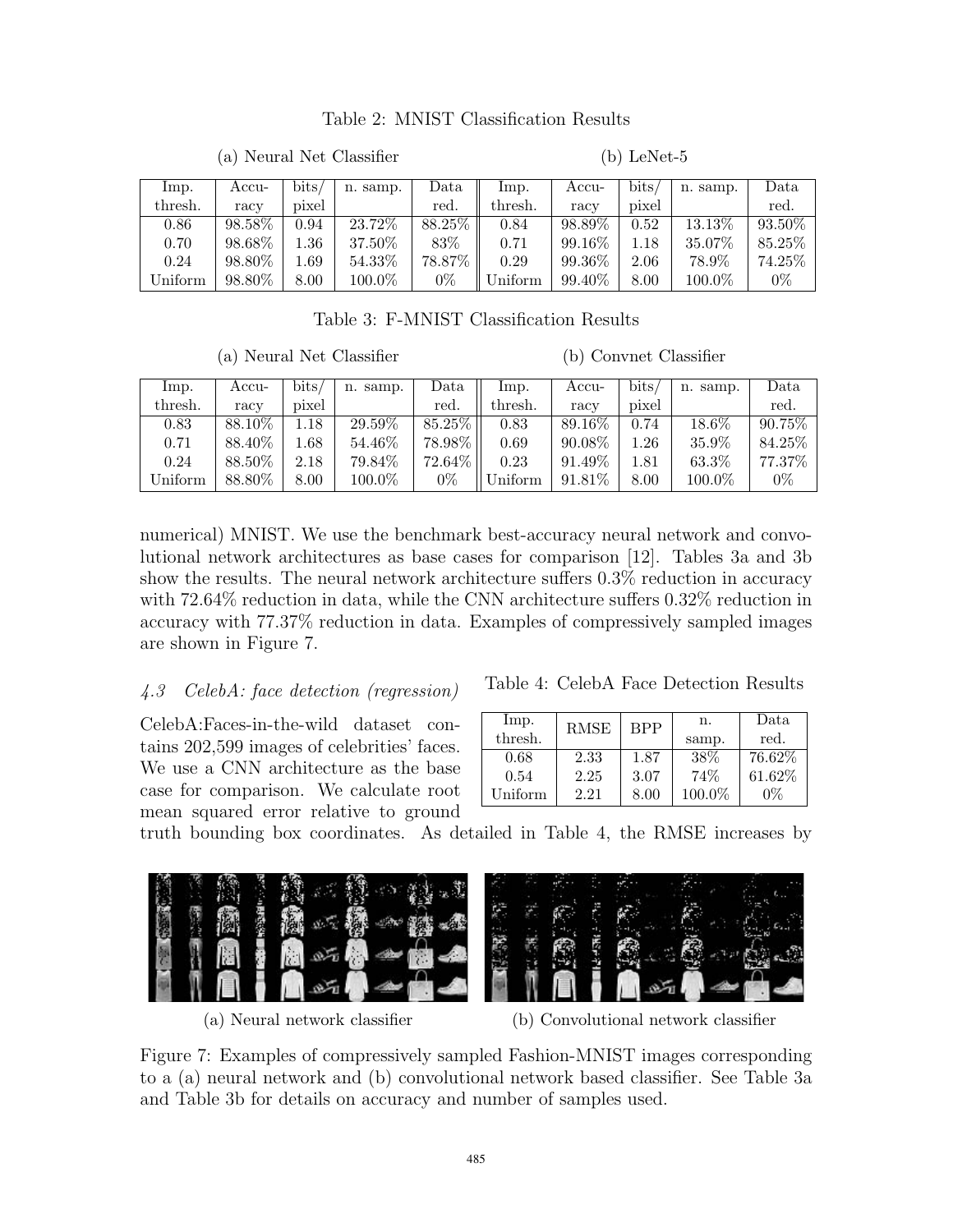

Figure 8: Comparison of bounding boxes determined using uniform (red boundaries), top-74% most important pixels (yellow boundaries) and top-38% most important pixels (green boundaries).

Table 5: Signal Communication Latency. The compression ratio and relative duration values have been calculated w.r.t compression and absolute duration (75.5 sec) values for JPEG compression, respectively.

| Imp.    | Compression   | Absolute       | Relative |
|---------|---------------|----------------|----------|
| thresh. | ratio         | Duration $(s)$ | Duration |
| 0.83    | $14.14\times$ | 14.53          | 19.25%   |
| 0.69    | $8.43\times$  | 22.77          | 30.19%   |
| 0.23    | $7.10\times$  | 26.65          | 35.44%   |

0.04 with 61.62% reduction in data. We show the bounding boxes determined using the compressively sampled images and uniform images in Figure 8.

### *4.4 Impact on signal communication latency*

We evaluate the impact of Machine Foveation on signal communication latency in an IoT system. Our platform for evaluation consists of a Raspberry Pi 3 board and an Android mobile phone. The tests are performed on the Fashion-MNIST dataset.

We sample 1,000 randomly selected Fashion-MNIST images using Machine Foveation, assuming the images are to be passed through a ConvNet classifier. This produces a highly sparse set of images (see Figure 7). In order to exploit this sparsity and the fact that the location of important pixels is known to both the transmitter and the receiver, we flatten the images to vectors. This stream of bits is stored in a binary file and communicated from the Raspberry Pi 3 to an Android mobile phone. The file is  $7-14\times$  smaller than the JPEG compressed, uniformly sampled images. For the batch of 1,000 images, this results in 65–80% reduction in signal communication latency and accompanying energy consumption. See Table 5 for absolute signal communication time values and Table 3b for corresponding application accuracy.